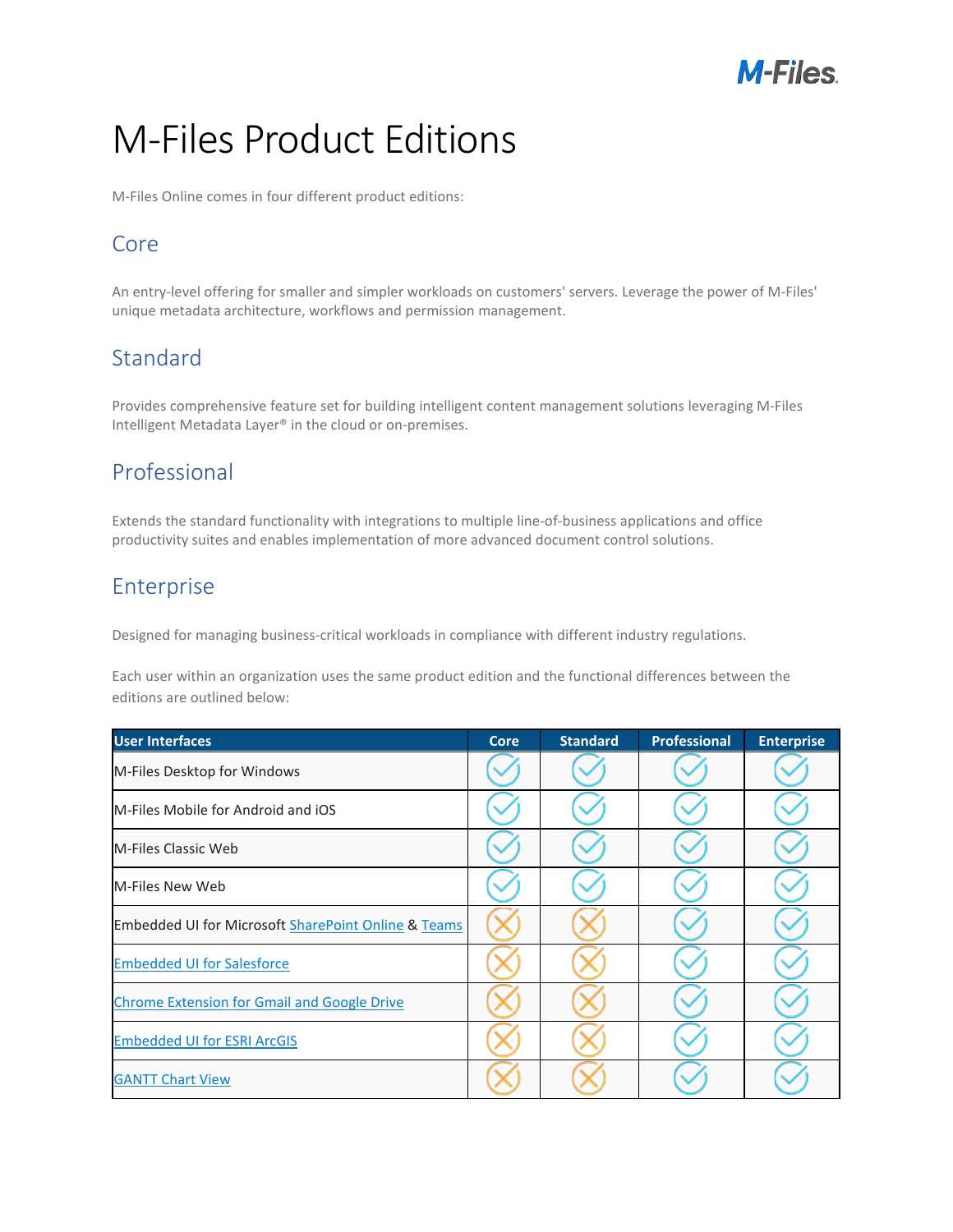

| Browse M-Files views via Microsoft Outlook desktop<br>client using the <b>Advanced Outlook Add-in</b> .                                                                                              | Add-on      | Add-on          | Add-on              | Add-on            |
|------------------------------------------------------------------------------------------------------------------------------------------------------------------------------------------------------|-------------|-----------------|---------------------|-------------------|
| <b>Solution Templates for Common Use Cases</b>                                                                                                                                                       | <b>Core</b> | <b>Standard</b> | <b>Professional</b> | <b>Enterprise</b> |
| Generic Document Management (Sample Vault)                                                                                                                                                           |             |                 |                     |                   |
| CM vault template for contract management (Adobe<br>Sign and DocuSign integrations are supported in the<br>Professional and Enterprise editions)                                                     |             |                 |                     |                   |
| <b>Back Office vault (Adobe Sign and DocuSign</b><br>integrations are supported in the Professional and<br>Enterprise editions)                                                                      |             |                 |                     |                   |
| HR vault template for employee records management                                                                                                                                                    |             |                 |                     |                   |
| <b>Project Document Management vault template for</b><br>managing documents related to projects, cases, and<br>engagements.                                                                          |             |                 |                     |                   |
| <b>GDPR</b> vault template for managing PII data requests<br>and privacy policies.                                                                                                                   |             |                 |                     |                   |
| <b>QMS</b> vault template for SOP and audit management.                                                                                                                                              |             |                 |                     |                   |
| <b>Version Control</b>                                                                                                                                                                               | <b>Core</b> | <b>Standard</b> | <b>Professional</b> | <b>Enterprise</b> |
| Prevent inadverted simultaneous and conflicting edits<br>with the Check Out and Check In features.                                                                                                   |             |                 |                     |                   |
| Capture all changes in file content and metadata<br>though the <i>enforced version control</i> feature. Previous<br>versions can be accessed via the object history window.                          |             |                 |                     |                   |
| Use the Version Control Lite module to configure<br>multiple versioning schemes including major and minor<br>versioning and manage working copies and published<br>versions of documents separately. |             |                 |                     |                   |
| Use the <b>Advanced Version Control</b> module to manage<br>multiple published versions and translations per<br>document simultaneously.                                                             |             |                 |                     |                   |
| Use the Change Request module to initiate version<br>updates via formal change request objects.                                                                                                      |             |                 |                     |                   |
| <b>Collaboration and sharing</b>                                                                                                                                                                     | <b>Core</b> | <b>Standard</b> | <b>Professional</b> | <b>Enterprise</b> |
| Share documents as email attachments.                                                                                                                                                                |             |                 |                     |                   |
| Share objects and documents with other M-Files users<br>with M-Files URLs.                                                                                                                           |             |                 |                     |                   |
| Share files to external users with Public Links.                                                                                                                                                     |             |                 |                     |                   |
| Use co-authoring to let multiple users edit Microsoft<br>Office files simultaneously.                                                                                                                |             |                 |                     |                   |
| Use the M-Files for Google Workspace module to<br>enable editing and co-authoring of native Google<br>documents.                                                                                     |             |                 |                     |                   |
| <b>File manipulation and control</b>                                                                                                                                                                 | <b>Core</b> | <b>Standard</b> | <b>Professional</b> | <b>Enterprise</b> |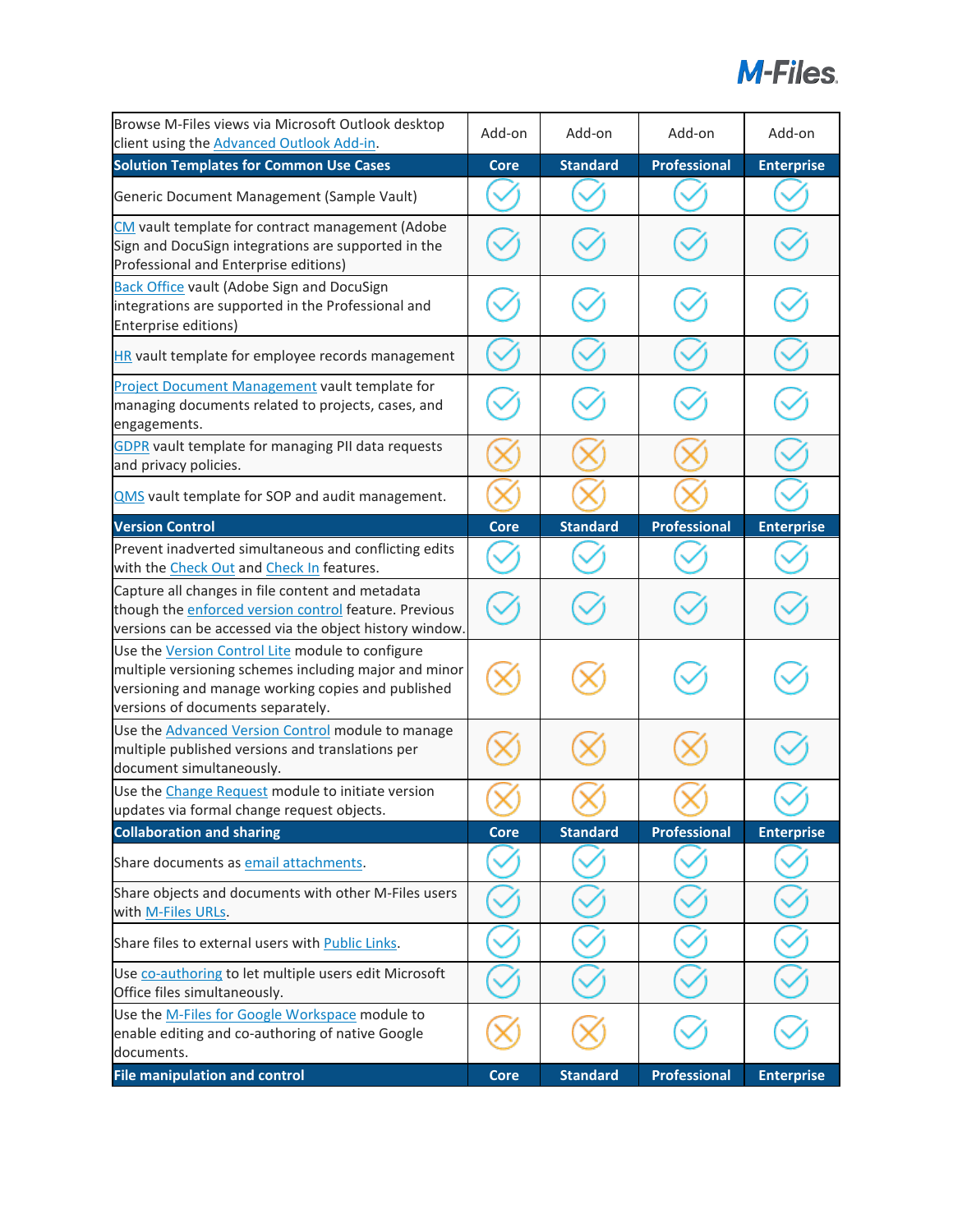| Show a <i>file preview</i> for common file types.                                                                                            |             |                 |                     |                   |
|----------------------------------------------------------------------------------------------------------------------------------------------|-------------|-----------------|---------------------|-------------------|
| Show a file preview for native Google Docs, Sheets, and<br>Slides.                                                                           |             |                 |                     |                   |
| Annotate and redline files without modifying the<br>original file.                                                                           |             |                 |                     |                   |
| Convert files to PDF in workflows, while importing files,<br>while sharing files, and when adding documents from a<br>scanner to M-Files.    |             |                 |                     |                   |
| Use the PDF Processor module for advanced document<br>rendering.                                                                             |             |                 |                     |                   |
| Track and manage printouts of official documents with<br>the Controlled Printing module.                                                     |             |                 |                     |                   |
| Print and Download Prevention - prevent users from<br>taking local copies and printing sensitive documents.                                  |             |                 |                     |                   |
| Compare two different file versions of the same<br>Microsoft Word document.                                                                  |             |                 |                     |                   |
| Use the Advanced Document Comparison feature to<br>compare two different file versions, two different<br>documents, and multiple file types. |             |                 |                     |                   |
| <b>Filing content</b>                                                                                                                        | Core        | <b>Standard</b> | <b>Professional</b> | <b>Enterprise</b> |
| Save content based on what it is and apply metadata<br>properties for better discoverability.                                                |             |                 |                     |                   |
| Leverage AI-powered metadata suggestions for more<br>efficient and accurate filing.                                                          |             |                 |                     |                   |
| Save documents from any Windows application directly                                                                                         |             |                 |                     |                   |
| to M-Files' virtual M drive.                                                                                                                 |             |                 |                     |                   |
| Save emails and email attachments from Microsoft<br><b>Outlook to M-Files.</b>                                                               |             |                 |                     |                   |
| Automate filing of email correspondence from<br>Microsoft Outlook using the Advanced Outlook Add-in.                                         | Add-on      | Add-on          | Add-on              | Add-on            |
| Save email messages from Gmail to M-Files.                                                                                                   |             |                 |                     |                   |
| Save email attachments from Gmail to M-Files.                                                                                                |             |                 |                     |                   |
| Assign documents to workflows automatically based on<br>metadata.                                                                            |             |                 |                     |                   |
| Set permissions individually for each document and<br>object manually or automatically via metadata.                                         |             |                 |                     |                   |
| Organize files with dynamic views and virtual folders.                                                                                       |             |                 |                     |                   |
| Detect duplicate files based on the file content.                                                                                            |             |                 |                     |                   |
| <b>Search</b>                                                                                                                                | <b>Core</b> | <b>Standard</b> | <b>Professional</b> | <b>Enterprise</b> |
| Use full-text search from M-Files repository (file<br>content and metadata).<br>Use full-text search from connected external                 |             |                 |                     |                   |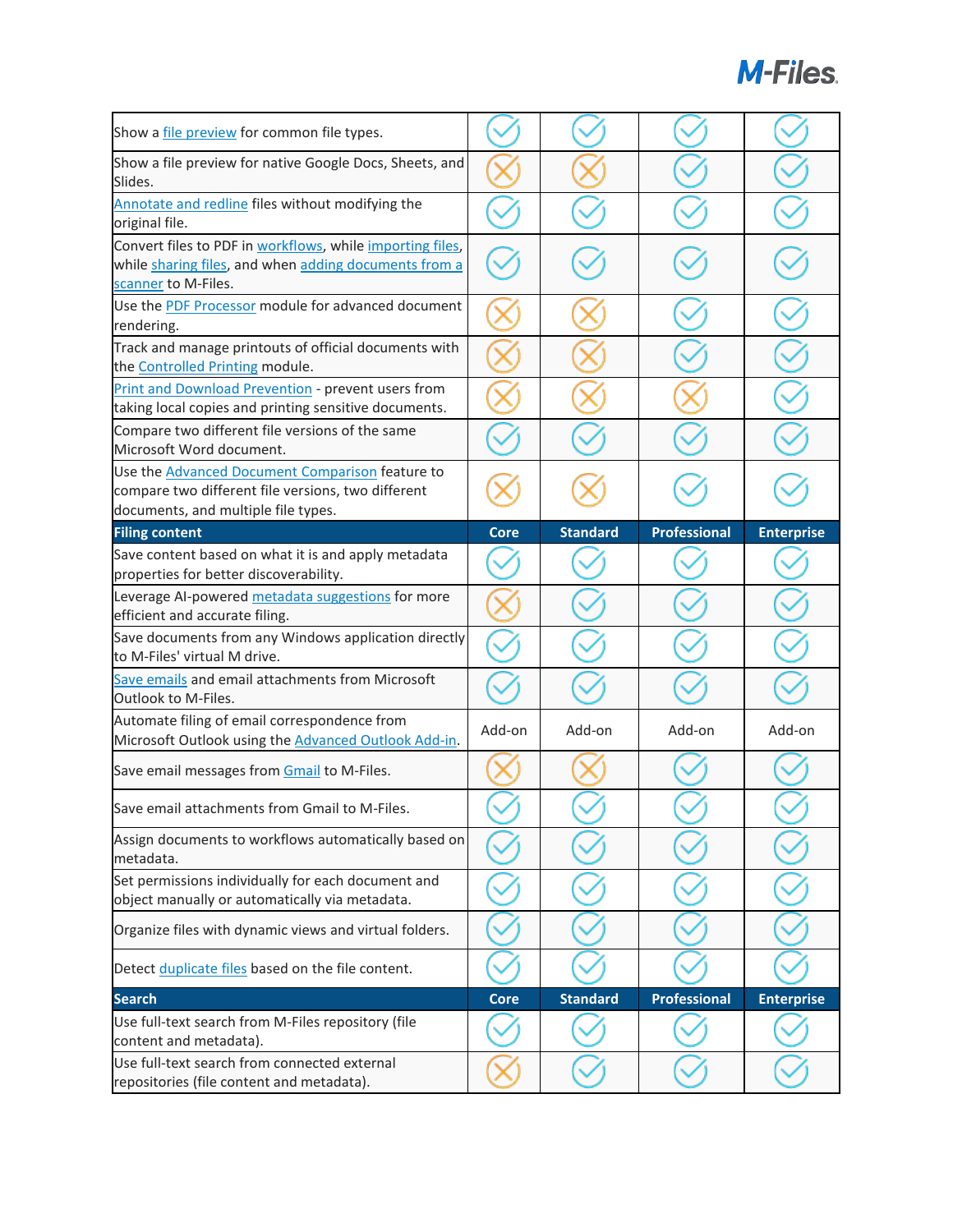| Use fuzzy search for searching for spelling variations of<br>the search term.                                                                                                                                                                       |                      |                                                                |                     |                   |
|-----------------------------------------------------------------------------------------------------------------------------------------------------------------------------------------------------------------------------------------------------|----------------------|----------------------------------------------------------------|---------------------|-------------------|
| Use proximity search to find two words or phrases<br>within certain distance from one another.                                                                                                                                                      |                      |                                                                |                     |                   |
| Save searches (dynamic views) for later use.                                                                                                                                                                                                        |                      |                                                                |                     |                   |
| Use faceted search to provide additional search filters<br>in the user interface.                                                                                                                                                                   |                      |                                                                |                     |                   |
| Maximum full-text search index size                                                                                                                                                                                                                 | 1 million<br>objects | Unlimited<br>(Requires IDOL or Smart Search<br>implementation) |                     |                   |
| IDOL Search - run full-text search indexing services on<br>separate servers and implement multi-server search<br>index cluster to support large search indexes with<br>millions of indexed files.                                                   |                      |                                                                |                     |                   |
| Smart Search - memory-based search technology to<br>allow an instant search experience for<br>M-Files Online customers. The new search engine is<br>hosted by M-Files in the cloud but on-premises vaults<br>can connect to this cloud service too. |                      |                                                                |                     |                   |
| <b>Workflows, Processes and Audit Trail</b>                                                                                                                                                                                                         | <b>Core</b>          | <b>Standard</b>                                                | <b>Professional</b> | <b>Enterprise</b> |
| Build workflows with graphical workflow designer.                                                                                                                                                                                                   |                      |                                                                |                     |                   |
| Send assignments to other users.                                                                                                                                                                                                                    |                      |                                                                |                     |                   |
| Implement advanced automated processes without<br>scripting or API using the Configuration<br>Accelerators utility.                                                                                                                                 |                      |                                                                |                     |                   |
| Use the Advanced Notifications module to log send<br>notification messages better and for more advanced<br>features for notification message templates.                                                                                             |                      |                                                                |                     |                   |
| Use the Periodic Tasks module in the Advanced<br>Workflows add-on to automatically create recurring<br>periodic tasks, such as periodic document reviews in<br>workflows.                                                                           |                      |                                                                |                     |                   |
| Automate sending of learning requirement assignments<br>of controlled documents with the Training<br>Management module.                                                                                                                             |                      |                                                                |                     |                   |
| Enable automatic progression of parent or child<br>workflows with the Hierarchy Manager module in<br>the Advanced Workflows add-on.                                                                                                                 |                      |                                                                |                     |                   |
| <b>Reporting and Analytics</b>                                                                                                                                                                                                                      | <b>Core</b>          | <b>Standard</b>                                                | Professional        | <b>Enterprise</b> |
| Reporting module - export M-Files metadata to a<br>reporting database for data insights. Use your favorite<br>data visualization tools such as Microsoft Power BI to<br>create dashboards of document metadata.                                     |                      |                                                                |                     |                   |
| M-Files Information Extractor - suggests metadata tags<br>for documents based on text analytics.<br>Suggestions are either based on matches with other                                                                                              |                      |                                                                |                     |                   |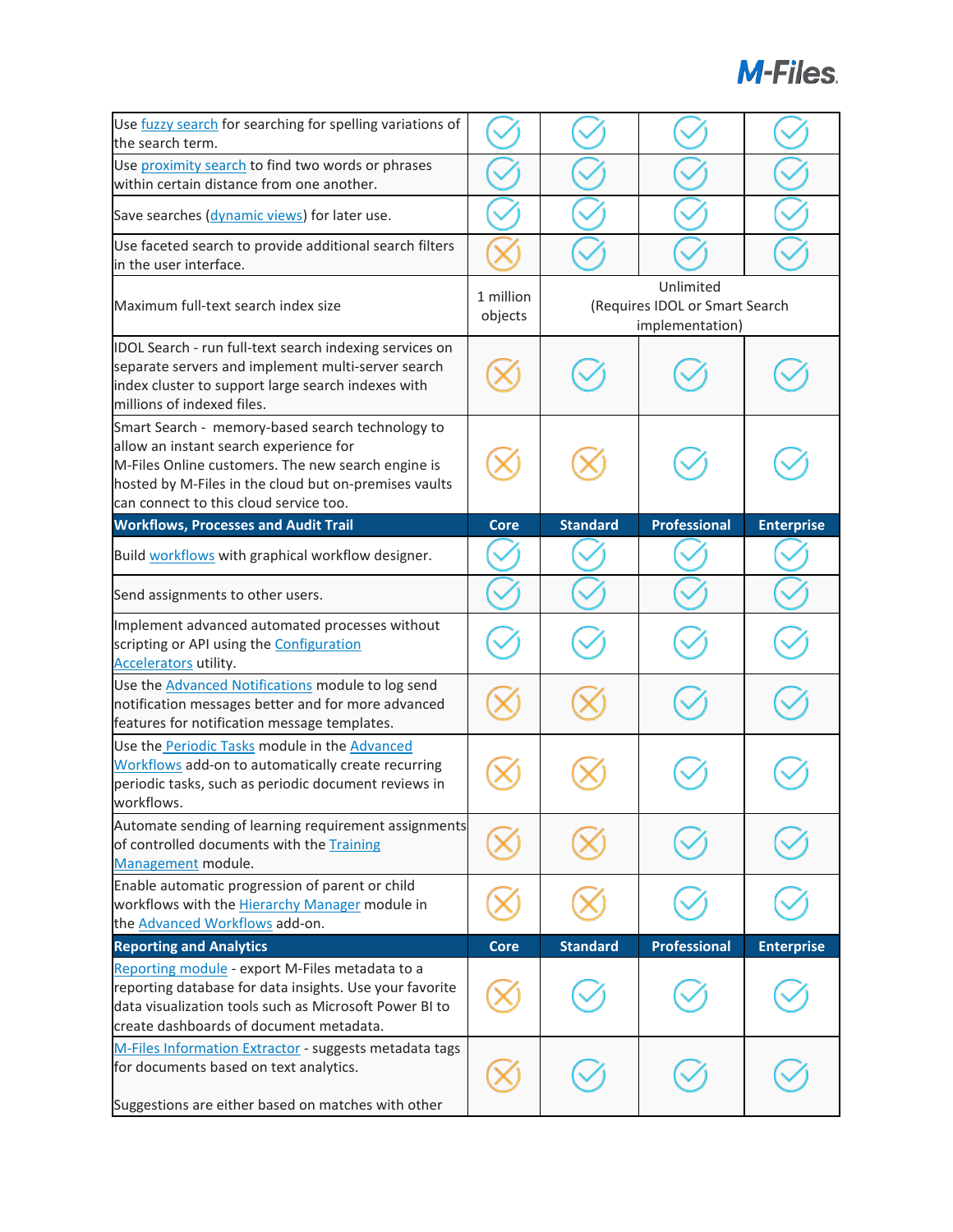| metadata in the vault (such as synchronized account<br>names from CRM) or based on text analytic rules, such<br>as pattern matching or data libraries.                                                                                                                                                   |        |                 |                     |                   |
|----------------------------------------------------------------------------------------------------------------------------------------------------------------------------------------------------------------------------------------------------------------------------------------------------------|--------|-----------------|---------------------|-------------------|
| Smart Metadata - uses machine learning to learn and<br>suggest metadata for new or existing documents. Its<br>machine learning is based on the documents and<br>metadata already in the vault.                                                                                                           |        |                 |                     |                   |
| Image Analysis - provides metadata suggestions for<br>images based on the Computer Vision API of Microsoft<br>Cognitive Services. Requires Microsoft Computer Vision<br>API subscription that needs to be purchased separately.                                                                          |        |                 |                     |                   |
| M-Files Smart Classifier - offers automatic document<br>categorization suggestions for documents.                                                                                                                                                                                                        |        |                 |                     |                   |
| M-Files Discovery - finds business critical information<br>such as agreements and sensitive data within M-Files<br>and any connected external repository.                                                                                                                                                |        |                 |                     |                   |
| Use Log Exporter to export M-Files vault event log<br>entries out from the M-Files Server to be stored,<br>analyzed and, and archived elsewhere. This allows<br>managing the vault database size better and also allows<br>analyzing M-Files vault event logs with third party tools,<br>such as Splunk. |        |                 |                     |                   |
| Enable User Action Log to have more visibility on<br>actions performed by individual M-Files Desktop users<br>in a given vault.                                                                                                                                                                          |        |                 |                     |                   |
|                                                                                                                                                                                                                                                                                                          |        |                 |                     |                   |
| <b>Email management</b>                                                                                                                                                                                                                                                                                  | Core   | <b>Standard</b> | <b>Professional</b> | <b>Enterprise</b> |
| Standard add-in for Microsoft Outlook - save emails<br>and attachments from Outlook to M-Files                                                                                                                                                                                                           |        |                 |                     |                   |
| Advanced Outlook Add-in - automate archiving emails<br>to M-Files and browse M-Files directly via the Outlook<br>UI.                                                                                                                                                                                     | Add-on | Add-on          | Add-on              | Add-on            |
| Chrome Plugin for Gmail - save email messages and<br>attachments from Gmail to M-Files for long-term<br>preservation.                                                                                                                                                                                    |        |                 |                     |                   |
| <b>Electronic Signing</b>                                                                                                                                                                                                                                                                                | core   | <b>Standard</b> | <b>Professional</b> | <b>Enterprise</b> |
| Capture content approvals via workflows in M-Files<br>event log,                                                                                                                                                                                                                                         |        |                 |                     |                   |
| Digitize signature processes with M-Files for Adobe<br>Sign. Requires Adobe Sign subscription.<br>Digitize signature processes with DocuSign integration.<br>Requires DocuSign subscription.                                                                                                             |        |                 |                     |                   |
| Digitize signature processes with Visma Sign<br>integration. Requires Visma Sign subscription.                                                                                                                                                                                                           |        |                 |                     |                   |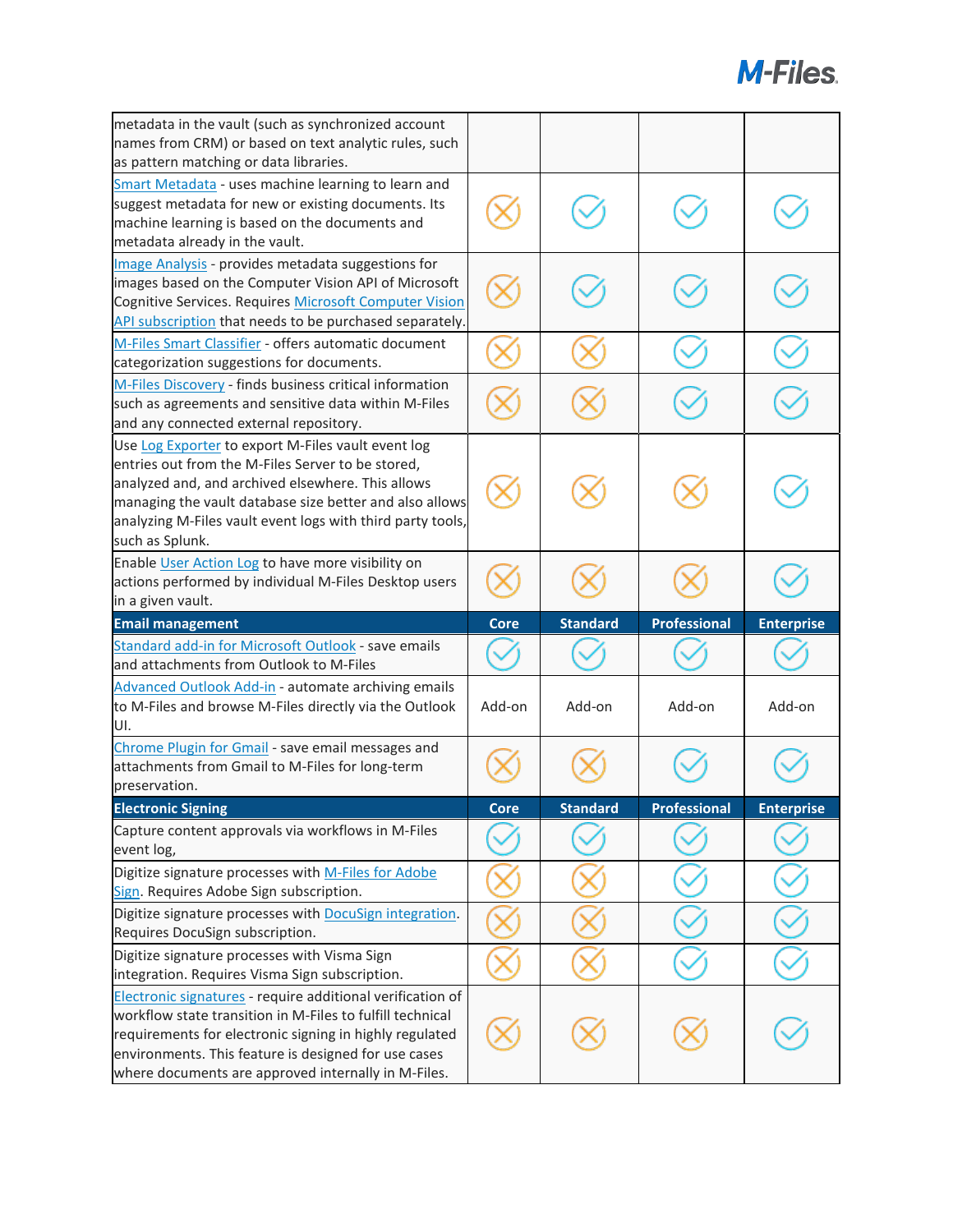| Trusted Digital Signatures - Ideal for use cases where<br>documents are approved internally within M-Files and<br>signed documents must be digitally signed for<br>authenticity. This module is designed for use cases<br>where two or more organizations share official records<br>as PDF files and the receiving party wants to ensure<br>that the digitally signed PDF document was signed by<br>the other party.<br>Requires a hardware-based digital signature certificate<br>that must be obtained separately. The feature is not<br>compatible with M-Files cloud repositories. |             |                 |                     |                   |
|----------------------------------------------------------------------------------------------------------------------------------------------------------------------------------------------------------------------------------------------------------------------------------------------------------------------------------------------------------------------------------------------------------------------------------------------------------------------------------------------------------------------------------------------------------------------------------------|-------------|-----------------|---------------------|-------------------|
| Smart Card Signatures - enforce Smart Card<br>authentication for workflow state transitions in M-Files                                                                                                                                                                                                                                                                                                                                                                                                                                                                                 |             |                 |                     |                   |
| Desktop.<br>File migration, Capture, and OCR                                                                                                                                                                                                                                                                                                                                                                                                                                                                                                                                           | <b>Core</b> | <b>Standard</b> | <b>Professional</b> | <b>Enterprise</b> |
|                                                                                                                                                                                                                                                                                                                                                                                                                                                                                                                                                                                        |             |                 |                     |                   |
| <b>Import files and folders</b>                                                                                                                                                                                                                                                                                                                                                                                                                                                                                                                                                        |             |                 |                     |                   |
| <b>Client-side scanning</b>                                                                                                                                                                                                                                                                                                                                                                                                                                                                                                                                                            |             |                 |                     |                   |
| <b>Hot folder monitoring</b>                                                                                                                                                                                                                                                                                                                                                                                                                                                                                                                                                           |             |                 |                     |                   |
| M-Files OCR Lite module - Convert scanned images to<br>searchable PDFs and use zonal OCR to capture<br>metadata attributes from within certain area on the<br>scanned page.                                                                                                                                                                                                                                                                                                                                                                                                            |             |                 |                     |                   |
| M-Files OCR module - Use barcode recognition to<br>capture barcode values as metadata attributes and use<br>hyper-compression to reduce the file size of the<br>scanned images without compromizing the image<br>quality.                                                                                                                                                                                                                                                                                                                                                              |             |                 |                     |                   |
| M-Files Importer tool to mass-import documents from<br>file systems and data objects from Excel files to M-Files.                                                                                                                                                                                                                                                                                                                                                                                                                                                                      |             |                 |                     |                   |
| <b>Multi-repository support</b>                                                                                                                                                                                                                                                                                                                                                                                                                                                                                                                                                        | <b>Core</b> | <b>Standard</b> | <b>Professional</b> | <b>Enterprise</b> |
|                                                                                                                                                                                                                                                                                                                                                                                                                                                                                                                                                                                        |             |                 |                     |                   |
| Network folder connector                                                                                                                                                                                                                                                                                                                                                                                                                                                                                                                                                               |             |                 |                     |                   |
| <b>SharePoint Online connector</b>                                                                                                                                                                                                                                                                                                                                                                                                                                                                                                                                                     |             |                 |                     |                   |
| <b>Google Drive connector</b>                                                                                                                                                                                                                                                                                                                                                                                                                                                                                                                                                          |             |                 |                     |                   |
| Connectors for other repositories                                                                                                                                                                                                                                                                                                                                                                                                                                                                                                                                                      |             | Add-on          | Add-on              | Add-on            |
| <b>Connections to external data sources</b>                                                                                                                                                                                                                                                                                                                                                                                                                                                                                                                                            | <b>Core</b> | <b>Standard</b> | <b>Professional</b> | <b>Enterprise</b> |
| Connections to External Databases - Synchronize data<br>objects from external databases and map them with M-<br>Files metadata structure.                                                                                                                                                                                                                                                                                                                                                                                                                                              |             |                 |                     |                   |
| Use Ground Link to establish secure network<br>connections between different network domains or<br>between M-Files Cloud and local on-premises<br>resources, such as network folders.                                                                                                                                                                                                                                                                                                                                                                                                  |             |                 |                     |                   |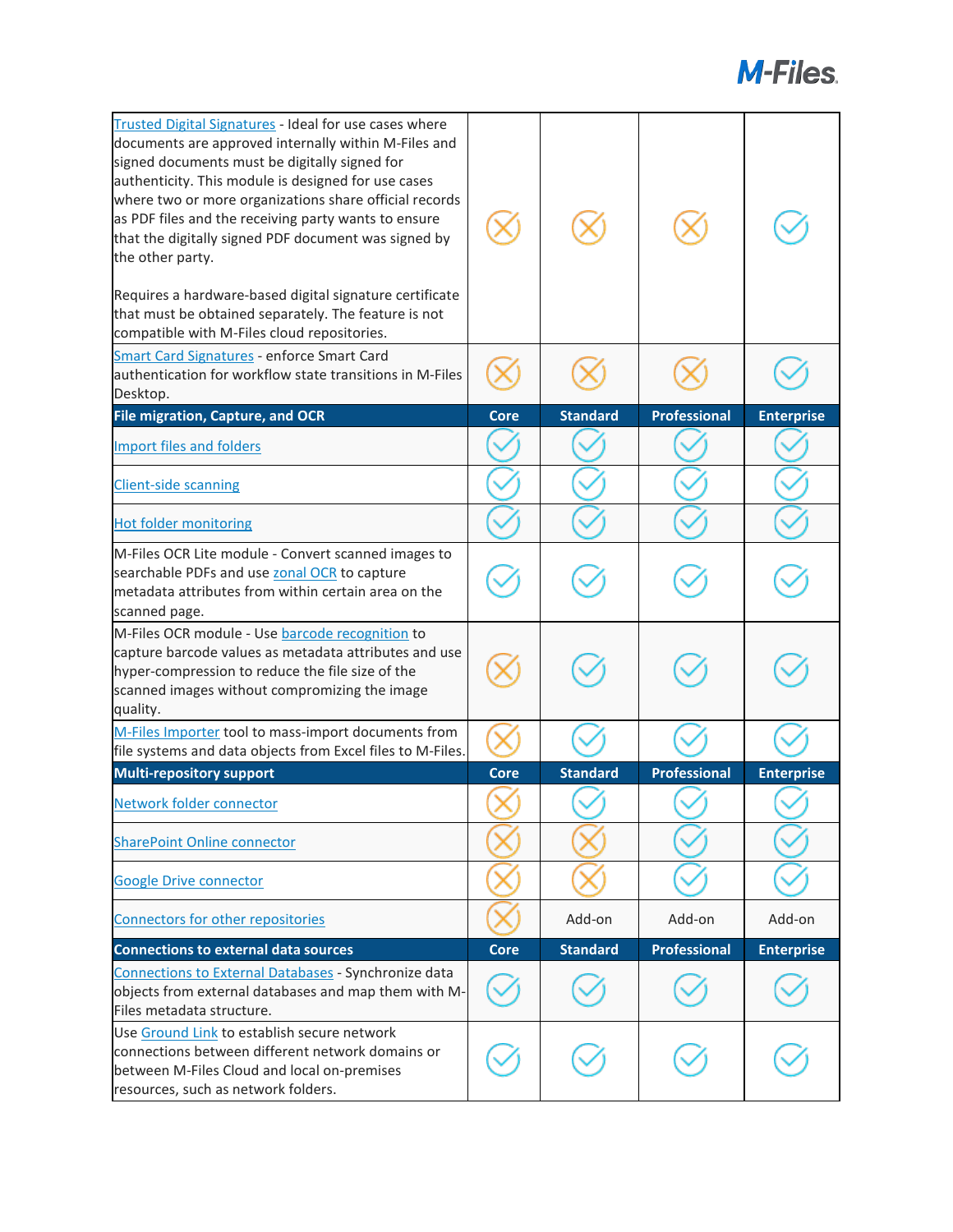| M-Files for Salesforce - Synchronize Salesforce data<br>objects to M-Files and tag documents to Salesforce<br>accounts, opportunities and other objects.                                            |             |                 |                                                                                                    |                   |
|-----------------------------------------------------------------------------------------------------------------------------------------------------------------------------------------------------|-------------|-----------------|----------------------------------------------------------------------------------------------------|-------------------|
| M-Files Plugin for Microsoft Dynamics CRM and<br>Dynamics 365 - Synchronize data objects from<br>Microsoft Dynamics to M-Files and tag documents<br>accounts, opportunities and other data objects. |             |                 |                                                                                                    |                   |
| <b>Extensibility and Programmability</b>                                                                                                                                                            | Core        | <b>Standard</b> | <b>Professional</b>                                                                                | <b>Enterprise</b> |
| <b>M-Files API</b>                                                                                                                                                                                  |             |                 |                                                                                                    |                   |
| <b>M-Files Web Service API</b>                                                                                                                                                                      |             |                 |                                                                                                    |                   |
| <b>M-Files UI Extensibility Framework</b>                                                                                                                                                           |             |                 |                                                                                                    |                   |
| <b>Developer Portal</b>                                                                                                                                                                             |             |                 |                                                                                                    |                   |
| <b>Authentication, User management and Permissions</b>                                                                                                                                              | Core        | <b>Standard</b> | <b>Professional</b>                                                                                | <b>Enterprise</b> |
| <b>M-Files Authentication</b>                                                                                                                                                                       |             |                 |                                                                                                    |                   |
| Windows Kerberos Authentication for on-premises<br>vaults                                                                                                                                           |             |                 |                                                                                                    |                   |
| <b>Azure Active Directory Authentication</b>                                                                                                                                                        |             |                 |                                                                                                    |                   |
| Create and Manage user groups and named access<br>control lists in M-Files Admin.                                                                                                                   |             |                 |                                                                                                    |                   |
| Manage administrator roles and privileges.                                                                                                                                                          |             |                 |                                                                                                    |                   |
| <b>AD FS Authentication</b>                                                                                                                                                                         |             |                 |                                                                                                    |                   |
| <b>OKTA</b> authentication                                                                                                                                                                          |             |                 |                                                                                                    |                   |
| Google Authentication                                                                                                                                                                               |             |                 |                                                                                                    |                   |
| <b>Data Encryption</b>                                                                                                                                                                              | Core        | <b>Standard</b> | <b>Professional</b>                                                                                | <b>Enterprise</b> |
| File data encryption at rest. This feature is enforced for<br>all cloud repositories and can be enabled for all on-<br>premises vaults.                                                             |             |                 |                                                                                                    |                   |
| Metadata encryption at rest - enabled in the cloud but<br>requires additional configuration for local deployments.                                                                                  |             |                 |                                                                                                    |                   |
| Encryption of data in transit                                                                                                                                                                       |             |                 |                                                                                                    |                   |
| Azure Key Vault integration - manage encryption keys<br>independently.                                                                                                                              |             |                 |                                                                                                    |                   |
| <b>Deployment Options and Included Volume</b>                                                                                                                                                       | <b>Core</b> | Standard        | <b>Professional</b>                                                                                | <b>Enterprise</b> |
| Included cloud volume                                                                                                                                                                               |             |                 | 150,000 objects per subscription + 10,000<br>objects per each named and concurrent user<br>license |                   |
| Included cloud file storage                                                                                                                                                                         |             |                 | 1 MB per object                                                                                    |                   |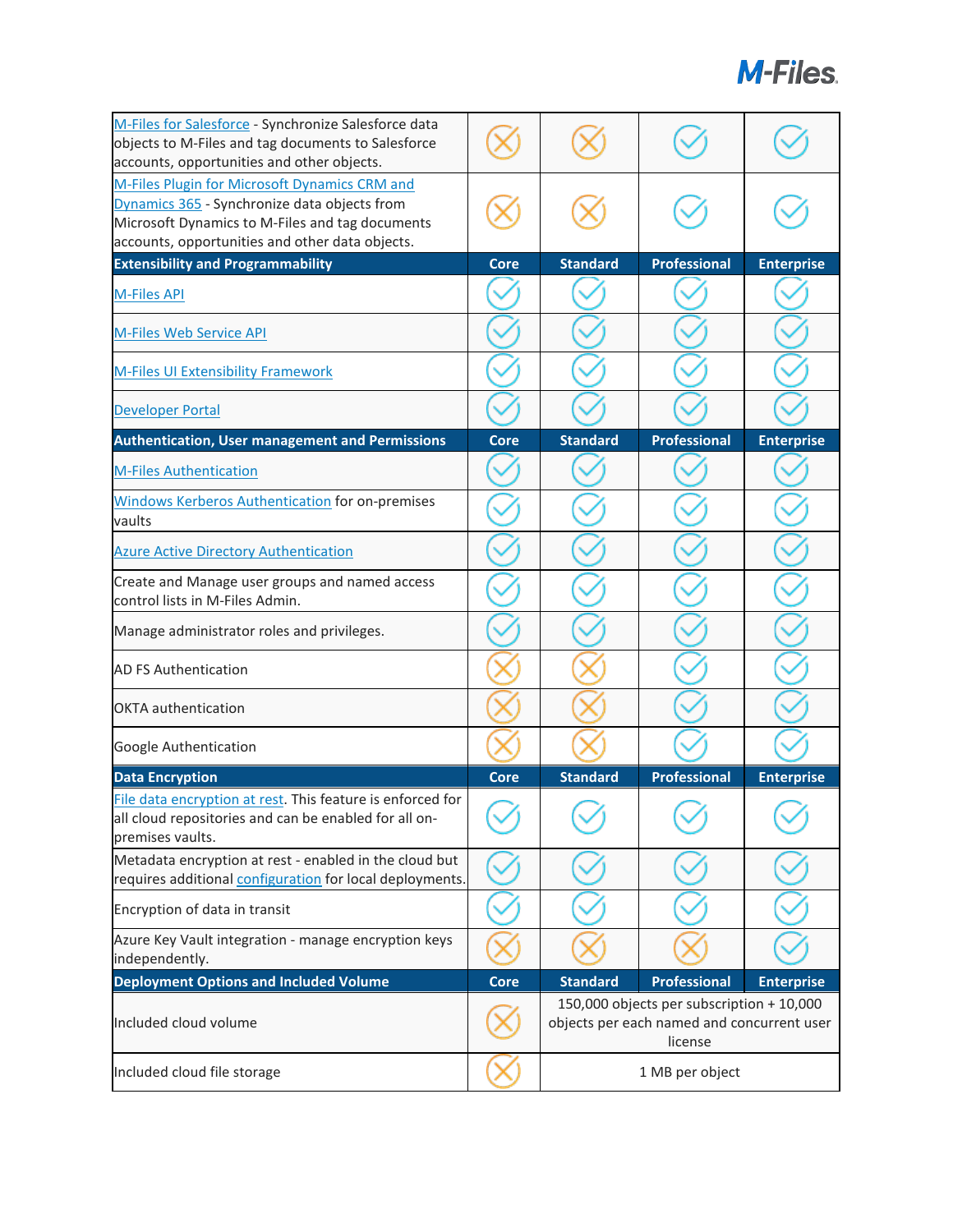| Additional cloud volume available                                                                                                                                          |                      |                       |                       |                       |
|----------------------------------------------------------------------------------------------------------------------------------------------------------------------------|----------------------|-----------------------|-----------------------|-----------------------|
| Support for mulitiple M-Files cloud vaults                                                                                                                                 |                      |                       |                       |                       |
| Included on-premises volume                                                                                                                                                | 1 million<br>objects | 1 million objects*    |                       |                       |
| Support for multiple on-premises vaults on each M-<br><b>Files Server</b>                                                                                                  |                      |                       |                       |                       |
| Support for multiple on-premises servers                                                                                                                                   |                      |                       |                       |                       |
| Additional on-premises volume available                                                                                                                                    |                      |                       |                       |                       |
| Use Multi-Server Mode to build fault-tolerant on-<br>premises implementations with multiple application<br>servers instances that attach to the same vault<br>database(s). |                      |                       |                       |                       |
| <b>Restrictions for M-Files Cloud Vaults</b>                                                                                                                               | <b>Core</b>          | <b>Standard</b>       | <b>Professional</b>   | <b>Enterprise</b>     |
| Maximum volume per M-Files vault                                                                                                                                           | N/A                  | 40 million<br>objects | 40 million<br>objects | 40 million<br>objects |
| Max. average metadata database consumption per<br>object                                                                                                                   | N/A                  | <b>50 KB</b>          | <b>50 KB</b>          | <b>50 KB</b>          |
| Max. average search index consumption per object                                                                                                                           | N/A                  | <b>20 KB</b>          | <b>20 KB</b>          | <b>20 KB</b>          |
| Max. # of database calls per second                                                                                                                                        | N/A                  | 100                   | 100                   | 500                   |
| <b>Product Support and SLA</b>                                                                                                                                             | <b>Core</b>          | <b>Standard</b>       | <b>Professional</b>   | <b>Enterprise</b>     |
| Community support                                                                                                                                                          |                      |                       |                       |                       |
| <b>User Guide and M-Files Knowledge Base</b>                                                                                                                               |                      |                       |                       |                       |
| M-Files Academy                                                                                                                                                            | Add-on               | Add-on                | Add-on                | Add-on                |
| Guaranteed uptime (99.5%) in the cloud                                                                                                                                     |                      |                       |                       |                       |
| Email support                                                                                                                                                              |                      |                       |                       |                       |
| Phone support                                                                                                                                                              |                      |                       | 8/5                   | 24/7                  |
| Initial response times                                                                                                                                                     | No SLA               | <b>Standard SLA</b>   | <b>Standard SLA</b>   | 24/7 SLA              |
| Fix or workaround times                                                                                                                                                    | No SLA               | <b>Standard SLA</b>   | <b>Standard SLA</b>   | 24/7 SLA              |

\* one million objects or 150,000 objects + 10,000 objects per each named and concurrent license, whichever is more.

### Additional volume

Each Standard, Professional and Enterprise edition subscription includes volume of 150,000 objects per subscription plus 10,000 additional objects per each named and concurrent user license. This volume can be used across as many cloud and on-premises M-Files vaults as needed and additional volume can be purchased separately. Customers can purchase multiple different additional volume products within one subscription.

For example, if a subscription includes 100 Standard Edition Named User Licenses and 35 Standard Edition Concurrent User licenses, then the included volume is  $150,000 + (100 + 35) \times 10,000 = 1,500,000$  objects. If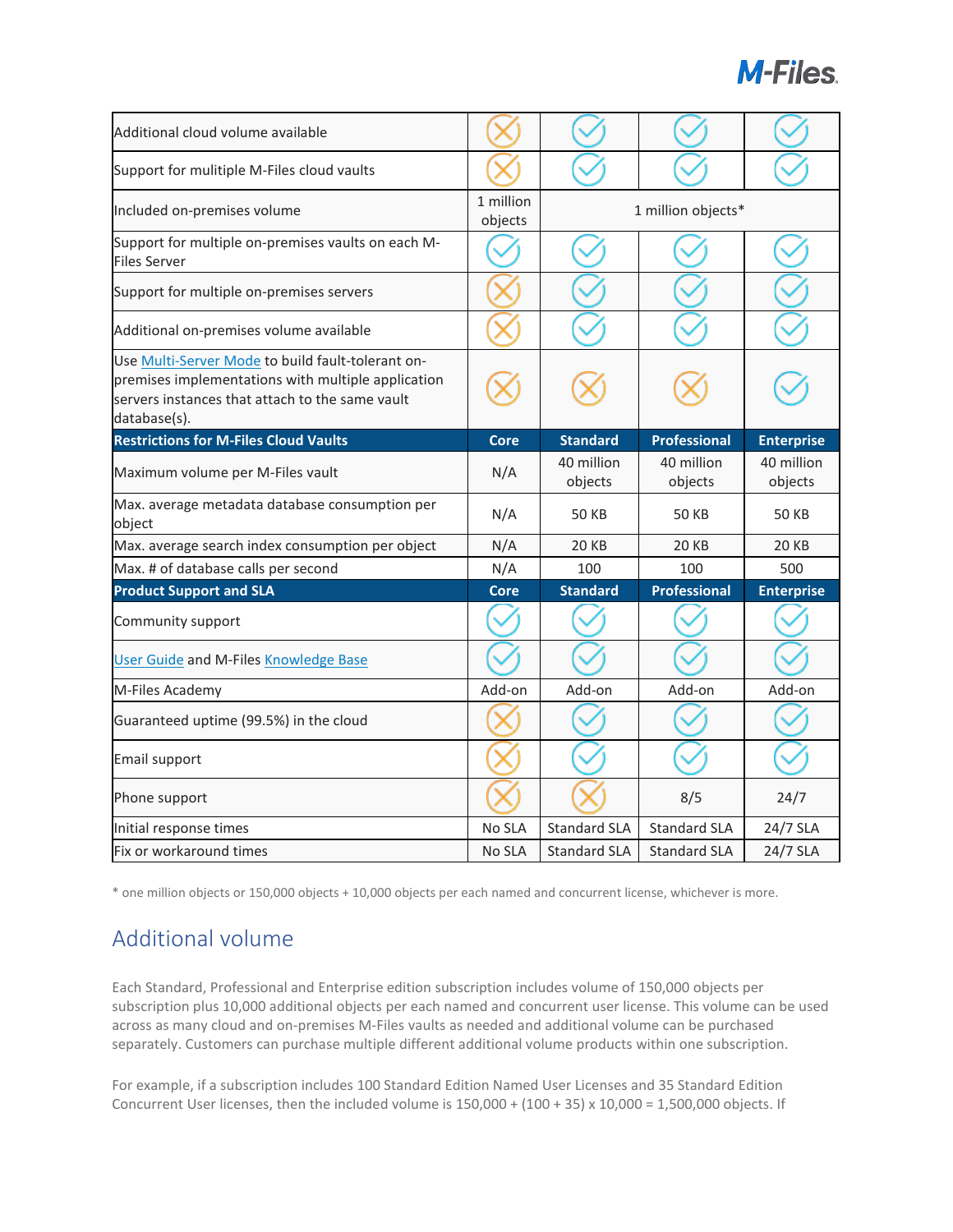

customers wants to manage for example 1.5 million active data objects in the cloud and additionally archive 10 million objects in the cloud and then implement an on-premises solution for 5 million objects, the customer can purchase 10 million objects additional archive volume and 5 million objects additional on-premises volume. The supported features are different in each additional volume product type:

| <b>Feature</b>                                                             | <b>Additional Volume</b><br>(CV-AV-XXX) | <b>Archive Volume</b><br>(CV-AAV-XXX) | <b>Additional</b><br><b>On-premises Volume</b><br>(CV-AOV-XXX) | <b>Additional Premium</b><br><b>On-premises Volume</b><br>(CV-AOP-XXX)<br>(Coming soon) |
|----------------------------------------------------------------------------|-----------------------------------------|---------------------------------------|----------------------------------------------------------------|-----------------------------------------------------------------------------------------|
| Maximum volume<br>per M-Files vault                                        | 40 million objects                      | 40 million objects                    | 40 million objects*                                            | 40 million objects*                                                                     |
| Volume can be used<br>for cloud<br>implementations                         |                                         |                                       |                                                                |                                                                                         |
| Volume can be used<br>for on-premises<br>implementations                   |                                         |                                       |                                                                |                                                                                         |
| Max. number of<br>database calls per<br>second (for cloud<br>repositories) | 100                                     | 5                                     | N/A                                                            | N/A                                                                                     |
| Included cloud file<br>storage per one<br>million objects                  | 1 TB                                    | 1 TB                                  | N/A                                                            | N/A                                                                                     |
| Additional cloud file<br>storage available                                 |                                         |                                       | N/A                                                            | N/A                                                                                     |
| Indexing of metadata<br>for search                                         |                                         |                                       |                                                                |                                                                                         |
| Indexing of filedata<br>for search                                         |                                         |                                       | (IDOL or dtSearch)                                             | (Smart Search)                                                                          |
| Max. average<br>metadata database<br>consumption per<br>object             | <b>50 KB</b>                            | <b>30 KB</b>                          | N/A                                                            | N/A                                                                                     |
| Max. average search<br>index consumption<br>per object                     | <b>20 KB</b>                            | 5 KB                                  | N/A                                                            | <b>20 KB</b>                                                                            |

\* Refer to the [System Requirements](https://www.m-files.com/user-guide/latest/eng/System_requirements.html) and consult your M-Files representative for architectural guidance and best practices.

M-Files Software Service is designed to support typical information management use cases. To provide excellent customer experience to all M-Files customers, M-Files has the right to restrict the usage of the Software Service if the use results in Customer significantly exceeding the restrictions specified in the table above.

#### Documents and (Data) Objects in M-Files

Number of objects is a key metric to measure M-Files service consumption. As M-Files architecture is primarily metadata-based, the object count is more relevant metric than the number of files or pages, for example. Objects